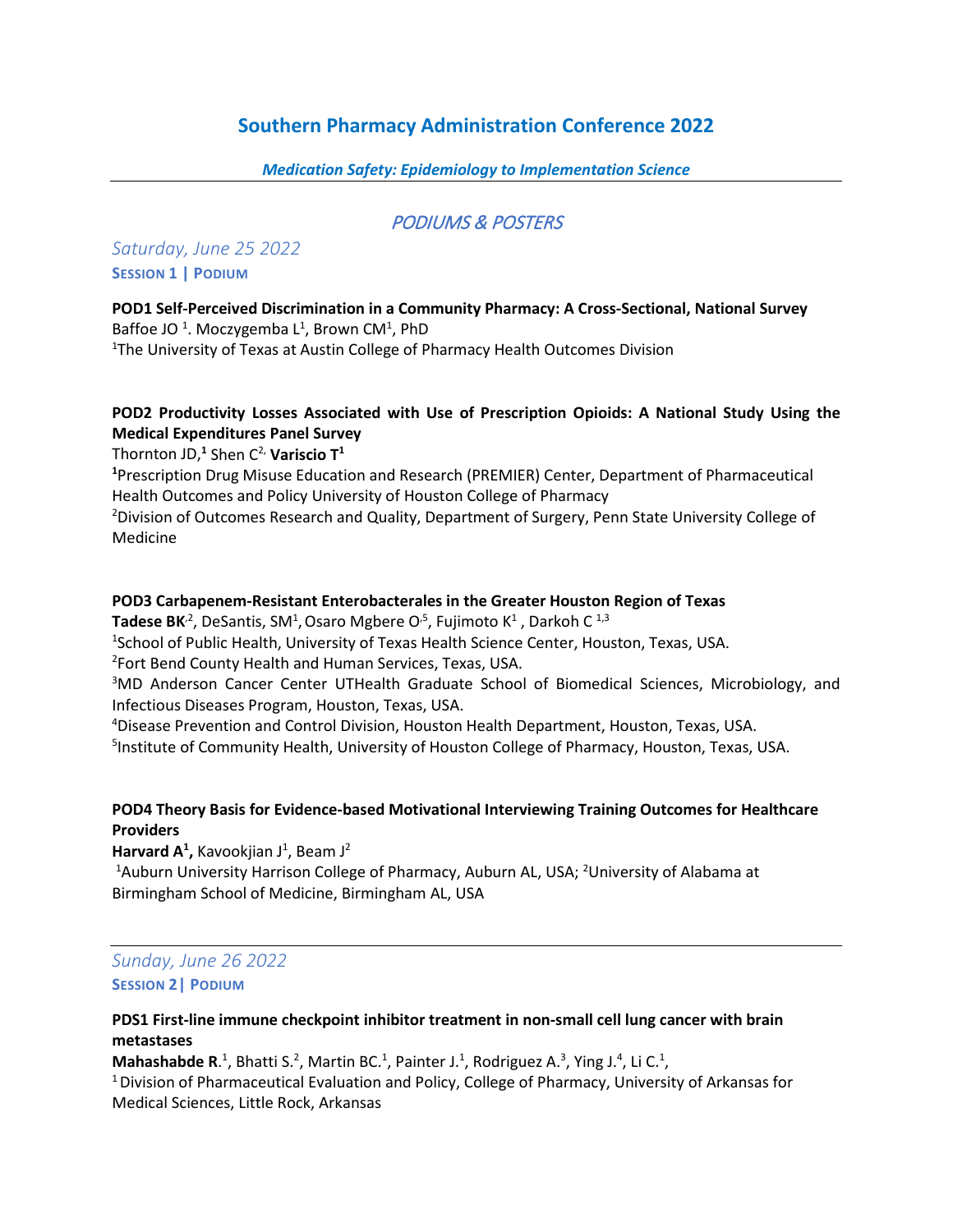<sup>2</sup> Department of Hematology and Medical Oncology, College of Medicine, University of Arkansas for Medical Sciences, Little Rock, Arkansas

<sup>3</sup> Department of Neurosurgery, University of Arkansas for Medical Sciences, Little Rock, Arkansas

<sup>4</sup> Department of Biostatistics, University of Arkansas for Medical Sciences, Little Rock, Arkansas

#### **PDS2 Understanding The Financial Barriers To Treatment Among Individuals With Opioid Use Disorder: A Focus Group Study**

**Anyanwu PA** <sup>1,2</sup>, Tata V <sup>1,2</sup>, Varisco TJ <sup>1,2</sup>, Essien EJ <sup>1</sup>, Johnson ML<sup>1</sup>, Gilbert LR <sup>3</sup>, Ogunsanya M<sup>4</sup>, Thornton JD  $^{1,2}$ .<br><sup>1</sup> Department of Pharmaceutical Health Outcomes and Policy, University of Houston College of

Pharmacy, Houston, TX, USA; 2 Prescription Drug Misuse Education and Research Center, University of Houston College of Pharmacy, Houston, TX, USA; <sup>3</sup> Department of Health Systems and Population Health Sciences, University of Houston College of Medicine, Houston, TX, USA; <sup>4</sup> Department of Pharmacy, Clinical and Administrative Sciences, Oklahoma University Health Science, Center Oklahoma City, OK, USA.

#### **PDS3 Adverse Event Reporting of Marketing Biosimilar and Biological Monoclonal Antibody Cancer Treatments**

**Xue X<sup>1</sup>; Qia J<sup>1</sup>;<br><sup>1</sup>Auburn Univer** <sup>1</sup>Auburn University Harrison College of Pharmacy, Auburn, AL

# **PDS4 Patterns in Immunotherapy Utilization for Non-Small Cell Lung Cancer Pre- and Post-FDA Approval**

**Olateju OA**<sup>1</sup>, Zhen  $Z^1$ , and Sansgiry SS<sup>1</sup> <sup>1</sup>Department of Pharmaceutical Health Outcomes and Policy, College of Pharmacy, University of Houston, Texas, USA

# *Saturday, June 25 2022* **SESSION 1|POSTER**

**POS1 Effects of pharmacist-led motivational interviewing on medication adherence: a systematic review**

**Alongi III R**<sup>1</sup>, Yang H<sup>1</sup>, Harmon G<sup>1</sup>, Kavookjian J<sup>1</sup> <sup>1</sup>Auburn University Harrison College of Pharmacy, Auburn, AL

**POS2 Change In Opioid-Related Inpatient Discharges After The ICD-9 To ICD-10 Transition in Texas Bhatt PJ<sup>1</sup>, Thornton JD<sup>1</sup>**<br><sup>1</sup> Prescription Drug Misu <sup>1</sup>Prescription Drug Misuse Education and Research (PREMIER) Center University of Houston College of Pharmacy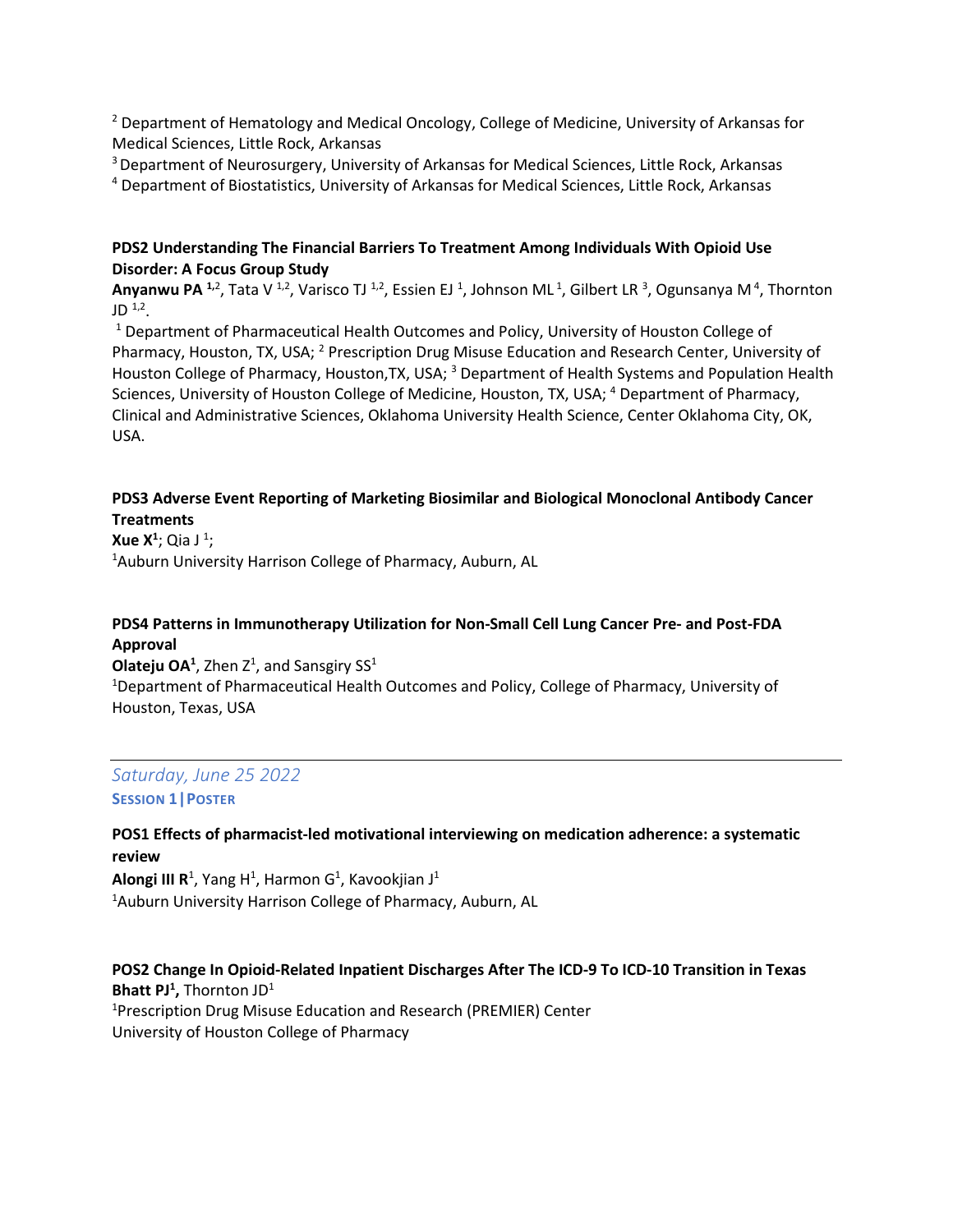# **POS3 Comparison of Postpartum Care and Pregnancy-Related Risk Factors Among Texas Medicaid Enrollees**

**Gugala EL,**<sup>1</sup> Barner JC,<sup>1</sup> Brown CM,<sup>1</sup> Lawson KA<sup>1</sup>

<sup>1</sup> The University of Texas at Austin College of Pharmacy, Health Outcomes Division

# **POS4 Depression fallout from the pandemic in the Middle Eastern and North African (MENA) community in Houston Texas, USA**

**Fatima B<sup>1</sup>,** Majd Z<sup>1</sup>, Atrooz F<sup>2</sup>, Alrousan G<sup>2</sup>, Zeidat S<sup>1</sup>, Abuelezam NN<sup>3</sup>, Abughosh S<sup>1</sup> and Salim S<sup>2</sup> <sup>1</sup> Pharmaceutical Health Outcomes and Policy, College of Pharmacy, University of Houston, TX <sup>2</sup>Department of Pharmacological and Pharmaceutical Sciences, College of Pharmacy, University of Houston, TX

<sup>3</sup>William F. Connell School of Nursing, Boston College, MA

# **POS5 Differential glycemic control explained by contextual factors and antihyperglycemic medication use**

 $McDaniel CC<sup>1</sup>$ , Chou C<sup>1</sup>, Garza KB<sup>1</sup>, Kavookjian J<sup>1</sup>, Fox Bl<sup>1</sup>

<sup>1</sup>Auburn University Harrison College of Pharmacy, Auburn, AL

## **POS6 Real-world Comparative Effectiveness of Methotrexate-based Combinations for Rheumatoid Arthritis**

Huang Y<sup>1</sup>, Agarwal SK<sup>2</sup>, Chen H<sup>1</sup>, Johnson ML<sup>1</sup>, Chatterjee S<sup>3</sup>, Aparasu RR<sup>1</sup>

1 Department of Pharmaceutical Health Outcomes and Policy, College of Pharmacy, University of Houston, Houston, TX

2 Section of Immunology, Allergy & Rheumatology, Department of Medicine, Baylor College of Medicine, Houston, TX

3 Health Economics and Outcome Research, Boehringer-Ingelheim, Ridgefield, CT

## **POS7 Impact Of New Product Entry On The Price Trends Of Existing Disease-Modifying Antirheumatic Drugs**

<sup>1</sup>Poudel N, <sup>1</sup>Qian J, <sup>1</sup>Garza K.B., <sup>2</sup>Zeng P, <sup>3</sup>Curtis J, <sup>1</sup>Ngorsuraches S

1 Department of Health Outcomes Research and Policy, Auburn University, Auburn, AL, USA

2 Department of Mathematics & Statistics, Auburn University, Auburn, AL, USA

3 Department of Medicine, University of Alabama at Birmingham, Birmingham, AL, USA

# **POS8 Interventions to Improve Pneumococcal Vaccination in Community Pharmacies: A Systematic Review**

**Schreiber D**<sup>1</sup>, Hastings, TJ<sup>1</sup>

<sup>1</sup>Department of Clinical Pharmacy and Outcomes Sciences, College of Pharmacy, University of South Carolina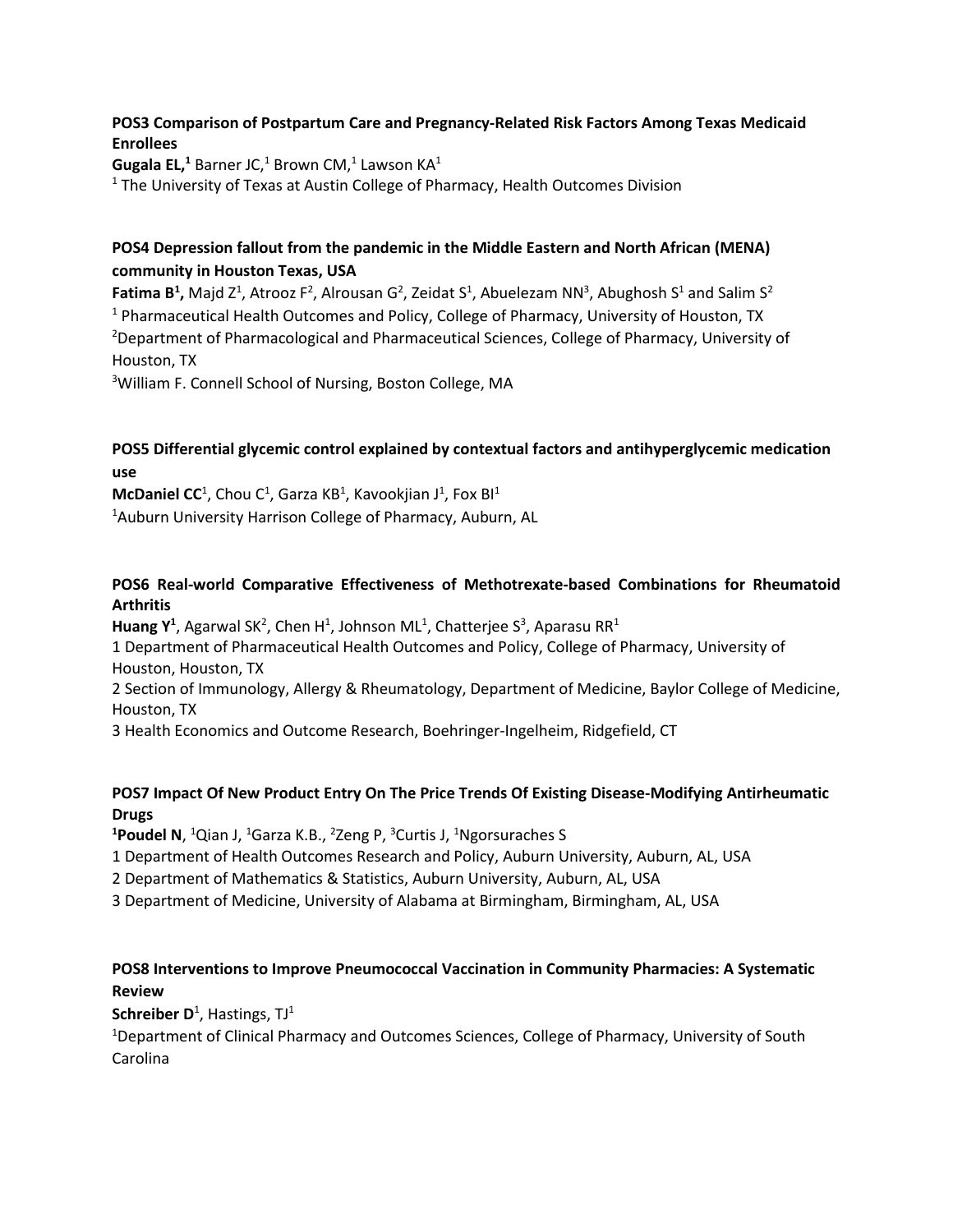#### **POS9 Anticholinergic medications and risk of dementia in older adults: A Meta-analysis of recent literature**

**Talwar A**<sup>1</sup>, Chatterjee S<sup>1</sup>, Lopez-Olivo M<sup>2</sup>, Aparasu R<sup>1</sup> <sup>1</sup> University of Houston, Houston, TX,  $^2$  The University of Texas MD Anderson Cancer Center, Houston, TX,

**POS10 Using Self-Determination Theory to Evaluate Well-Being and Burnout of Community Pharmacists** Wash, A<sup>1</sup>;. Moczygemba LR,; Brown CB, PhD<sup>1</sup>; Crismon ML<sup>1</sup>; Whittaker TA<sup>2</sup> <sup>1</sup>The University of Texas at Austin College of Pharmacy <sup>2</sup>The University of Texas at Austin College of Education

## **POS11 Exploration Of Factors Influencing The Utilization Of Medication Therapy Management (MTM) Services For Older Adults Living With Dementia**

**Y. Zhao<sup>1</sup>**, V. Reese<sup>1</sup>, J. Qian<sup>1</sup>, N.S. Hohmann<sup>1</sup>, J. Kavookjian<sup>1</sup>, K. Kostelecky<sup>2</sup>, S.C. Westrick<sup>1</sup>. <sup>1</sup>Auburn University Harrison College of Pharmacy, Auburn, AL, USA; <sup>2</sup>Auburn University College of Human Sciences, Auburn, AL, USA

**POS12 Implementation of a Medicare Plan Selection Telephone Counseling Program**

**Y. Zhao<sup>1</sup>,** L.A. Hohmann<sup>1</sup>.<br><sup>1</sup>Auburn University Harris <sup>1</sup> Auburn University Harrison College of Pharmacy, Auburn, AL, USA

# **POS13 Results and Future Directions of a Competition-Based Intervention to Promote Physical Activity Zou C,**<sup>1</sup> Fox BI,<sup>1</sup>

1 Department of Health Outcomes Research and Policy, Harrison College of Pharmacy, Auburn University, Auburn, AL

## **POS14 Barriers and Facilitators to HPV Vaccination in Rural South Carolina Pharmacies**

**Davies A<sup>1</sup>**;. Brandt HA<sup>1,3</sup>; Hastings  $T^2$ <sup>1</sup>University of South Carolina Arnold School of Public Health; <sup>2</sup>University of South Carolina College of Pharmacy; <sup>3</sup>St. Jude Children's Research Hospital

# **POS15 Racial/Ethnic Difference in the Use of Disease-Modifying Agents among Patients with Multiple Sclerosis**

Cheruvu SS<sup>1</sup>, Li J<sup>2</sup>, Aparasu RR<sup>2</sup>

<sup>1</sup> University of Texas Health Science Center School of Public Health, Houston, TX <sup>2</sup> University of Houston College of Pharmacy, Department of Pharmaceutical Health Outcomes and Policy, Houston, TX

## **POS16 Geographical Access to Genetic Testing Centers for People Living in the United States.**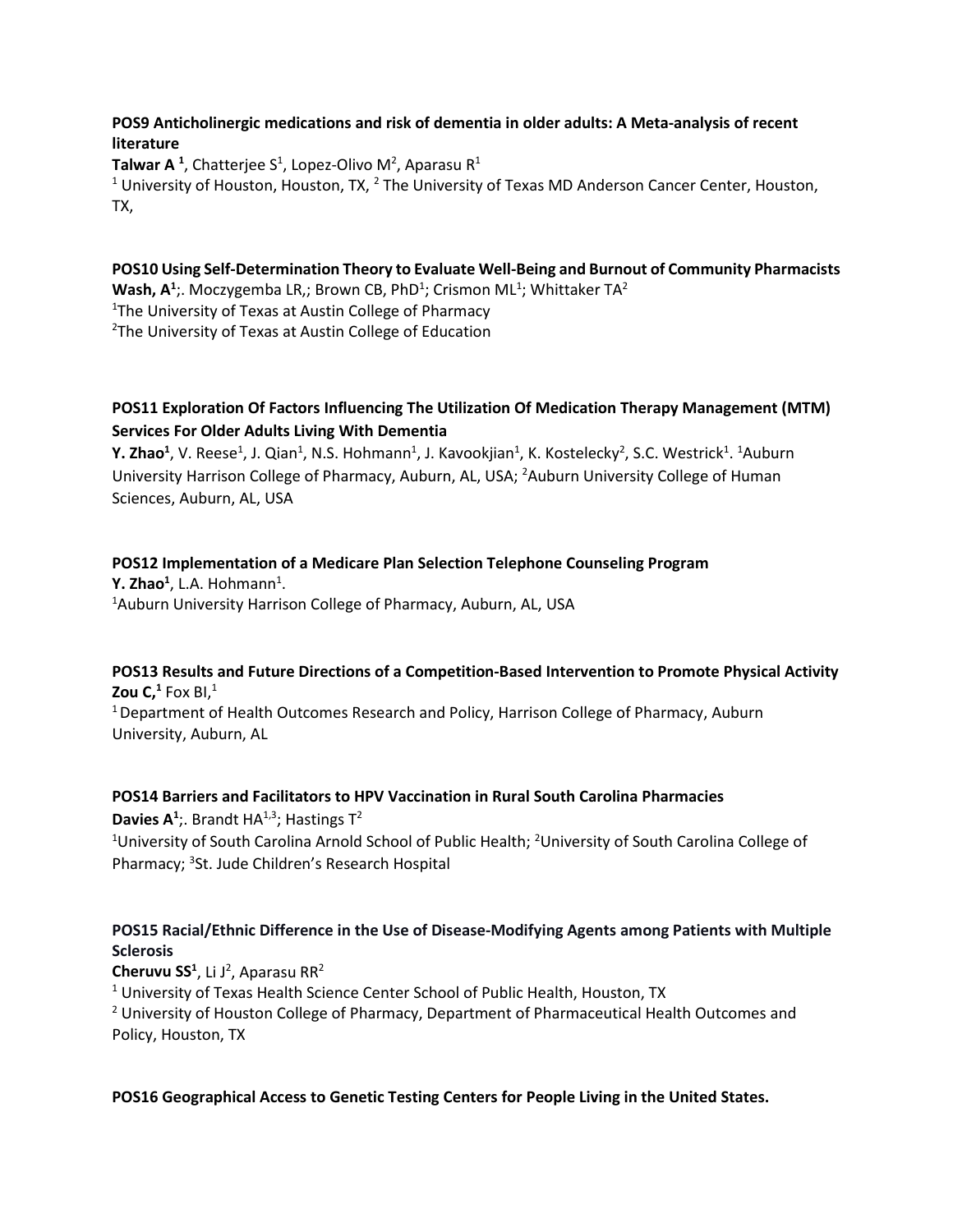**Fahim SM**<sup>1</sup>; Ngorsuraches S<sup>1</sup>; Qian J<sup>1</sup>; Hohmann N<sup>2</sup>; Watts Alexander CS<sup>2</sup>; Braxton Lloyd K<sup>3</sup>; Westrick SC<sup>1</sup> <sup>1</sup> Department of Health Outcomes Research and Policy, Auburn University Harrison College of Pharmacy, Auburn, AL.

2 Pharmacy Practice, Auburn University Harrison College of Pharmacy, Auburn, AL.

<sup>3</sup> Clinical Affairs and Outreach, Auburn University Harrison College of Pharmacy, Auburn, AL.

## **POS17 Development and testing of the barriers to opioid access scale among individuals with chronic pain in the United States**

Gravlee E<sup>1</sup>, Prajapati P<sup>1</sup>, Yang Y<sup>1</sup>, Bentley JP<sup>1</sup>, Ramachandran S<sup>1</sup> <sup>1</sup>Department of Pharmacy Administration, University of Mississippi School of Pharmacy, University

*Saturday, June 25 2022* **SESSION 2|POSTER**

#### **PSS1 Office Visits Due to Adverse Effects of Medications in the US**

**Li J1 ,** Aparasu RR1 <sup>1</sup> University of Houston College of Pharmacy, Department of Pharmaceutical Health Outcomes and Policy, Houston, TX

#### **PSS2 Victorious Vaccinators: Alabama Community Pharmacists' COVID-19 Immunization Experiences** McCormick NP<sup>1</sup>, Westrick SC<sup>1</sup>, Durham SH.

<sup>1</sup> Auburn University, Auburn, AL; Health Outcomes Research and Policy <sup>2</sup>Auburn University, Auburn, AL; Pharmacy Practice, Clinical Affairs and Outreach

#### **PSS3 Anxiety Impact During COVID-19: Insight on a Houston-Based Middle Eastern and North African Community**

**Yazdanfard S<sup>1</sup>**, Majd M<sup>1</sup>, Atrooz F<sup>2</sup>, Alrousan G<sup>2</sup>, Zeidat S<sup>2</sup>, Abughosh S<sup>1</sup>, SalimS <sup>2</sup> 1 Pharmaceutical Health Outcomes and Policy, College of Pharmacy, University of Houston, Houston, TX 77204

2 Department of Pharmacological and Pharmaceutical Science, College of Pharmacy, University of Houston, Houston, TX 77204

#### **PSS4 Impact of Maternal Mortality Workshop on Student Pharmacists' Confidence in Counseling Women At Risk**

Lim, H<sup>1</sup>, Barner JC<sup>1</sup> <sup>1</sup>The University of Texas at Austin, College of Pharmacy Health Outcomes Division, Austin, TX, USA

## **PSS5 Co-prescribing of opioids and psychotropic medications among Medicare-enrolled older adults on long-term opioid therapy**

**Maharjan S,**<sup>1</sup>, Bhattacharya K<sup>1,2</sup>, Yang Y<sup>1</sup>, Bentley JP<sup>1,2</sup>, Ramachandran S<sup>1,2</sup>

<sup>1</sup>Department of Pharmacy Administration, University of Mississippi School of Pharmacy, University, MS, USA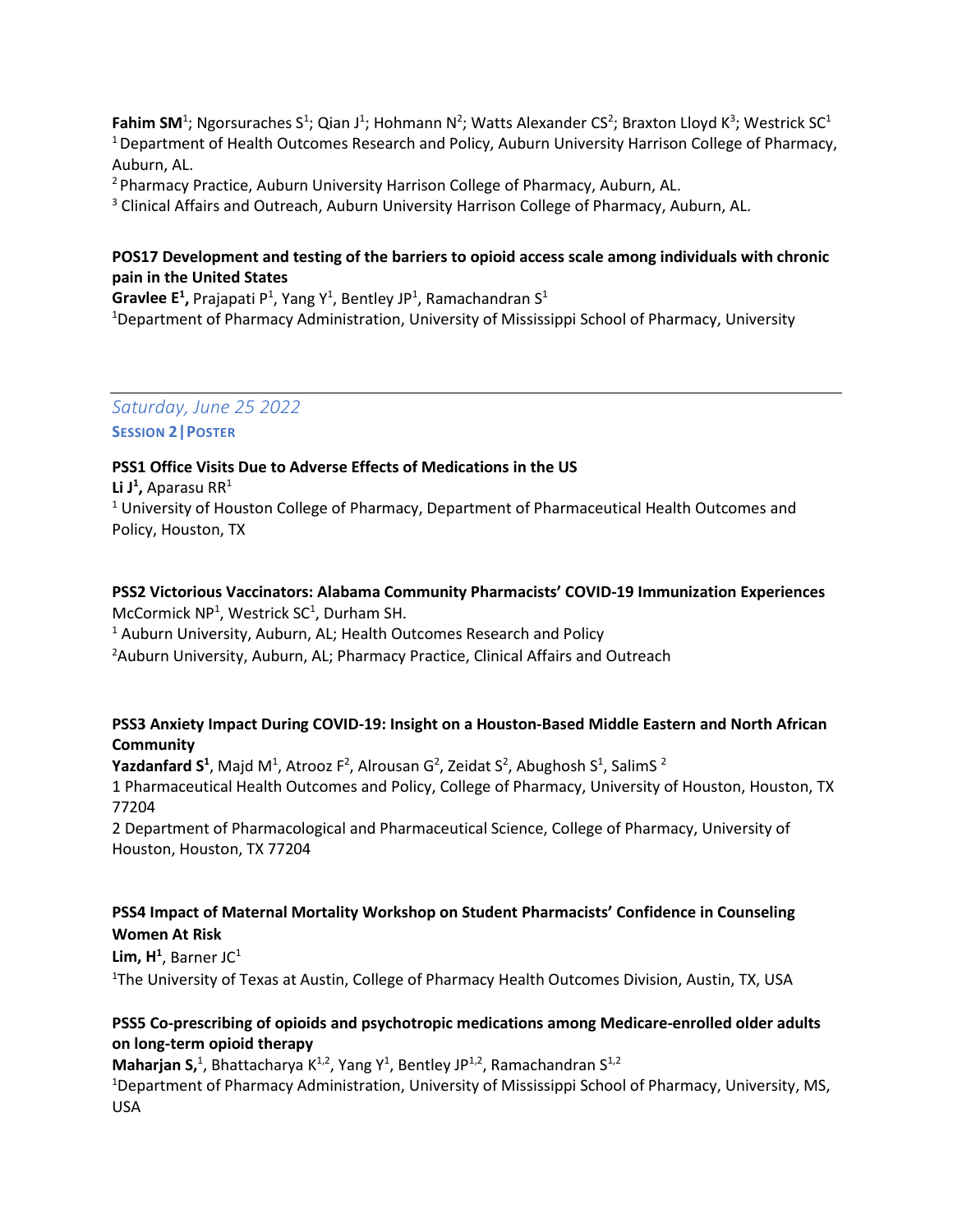<sup>2</sup> Center for Pharmaceutical Marketing and Management, University of Mississippi School of Pharmacy, University, MS, USA

#### **PSS6 User Acceptance of Virtual Reality and Haptic Devices Among People with Rheumatologic Conditions**

Yang H; Richardson A; Curtis JR<sup>2</sup>; Seals C; Hawkins G<sup>1</sup>; Rose CG<sup>1</sup>; Garza KB<sup>1</sup>

1 Auburn University, Auburn, AL

2 University of Alabama at Birmingham, Birmingham, AL

## **PSS7 Physician Perspectives on Risk Mitigation Strategies for Prescribing Opioids: A Thematic Analysis of National Survey**

**V Tata<sup>1,2</sup>, R** Al Saadi<sup>2</sup>, SK Cho<sup>1,2</sup>, TJ Varisco<sup>1,2</sup>, M Wanat<sup>1,2</sup>, JD Thornton<sup>1,2</sup>

<sup>1</sup>Department of Pharmaceutical Health Outcomes and Policy, University of Houston, College of Pharmacy

<sup>2</sup>Prescription Drug Misuse and Education Research (PREMIER) Center, University of Houston College of Pharmacy

## **PSS8 Inclusion of Minority Populations in Clinical Trials of Multiple Sclerosis Treatments**

Lai TC<sup>1</sup>, Meador WR<sup>2</sup>, Wheeler Y<sup>3</sup>, Ngorsuraches S<sup>1</sup>

<sup>1</sup> Department of Health Outcomes Research and Policy, Harrison College of Pharmacy; 4306 Walker Building, Auburn University, Auburn, AL

<sup>2</sup> Department of Neurology, Heersink School of Medicine, University of Alabama at Birmingham, Birmingham, AL

3 Department of Family, Community & Health Systems, School of Nursing, University of Alabama at Birmingham, Birmingham, AL

#### **PSS9 Effect of A Motivational Interviewing Intervention on Medication Discontinuation among Nonadherent Patients with Diabetes and Hypertension**

**Majd Z<sup>1</sup>**, Mohan A<sup>1</sup>, Johnson ML<sup>1</sup>, Essien EJ<sup>1</sup>, Barner JC<sup>2</sup>, Serna O<sup>3</sup>, Gallardo E<sup>3</sup>, Fleming ML<sup>4</sup>, Ordonez N<sup>1</sup>, Holstad MM<sup>5</sup>, Abughosh SM<sup>1</sup>

<sup>1</sup>University of Houston College of Pharmacy; <sup>2</sup>The University of Texas at Austin; <sup>3</sup>CareAllies; <sup>4</sup>Department of Pharmacotherapy, Chapman University School of Pharmacy; <sup>5</sup>Nell Hodgson Woodruff School of Nursing, Emory University

## **PSS10 Evaluation methods for vaccination campaigns on college campuses: A scoping review**

**Nasruddin, SZ<sup>1</sup>**, Carr A.<sup>1</sup>, Pittman E<sup>2</sup>, Imeri H.<sup>1</sup>, Sparkmon W<sup>1</sup>, Head KJ<sup>3</sup>, Vivo S.<sup>4</sup>, Barnard M, <sup>1</sup> <sup>1</sup>Department of Pharmacy Administration, University of Mississippi, University, MS, USA <sup>2</sup> Center for Pharmaceutical Marketing and Management, University of Mississippi, MS, USA <sup>3</sup>Department of Communication Studies, Indiana University-Purdue University at Indianapolis, Indianapolis, IN, USA; <sup>4</sup>Indiana Immunization Coalition